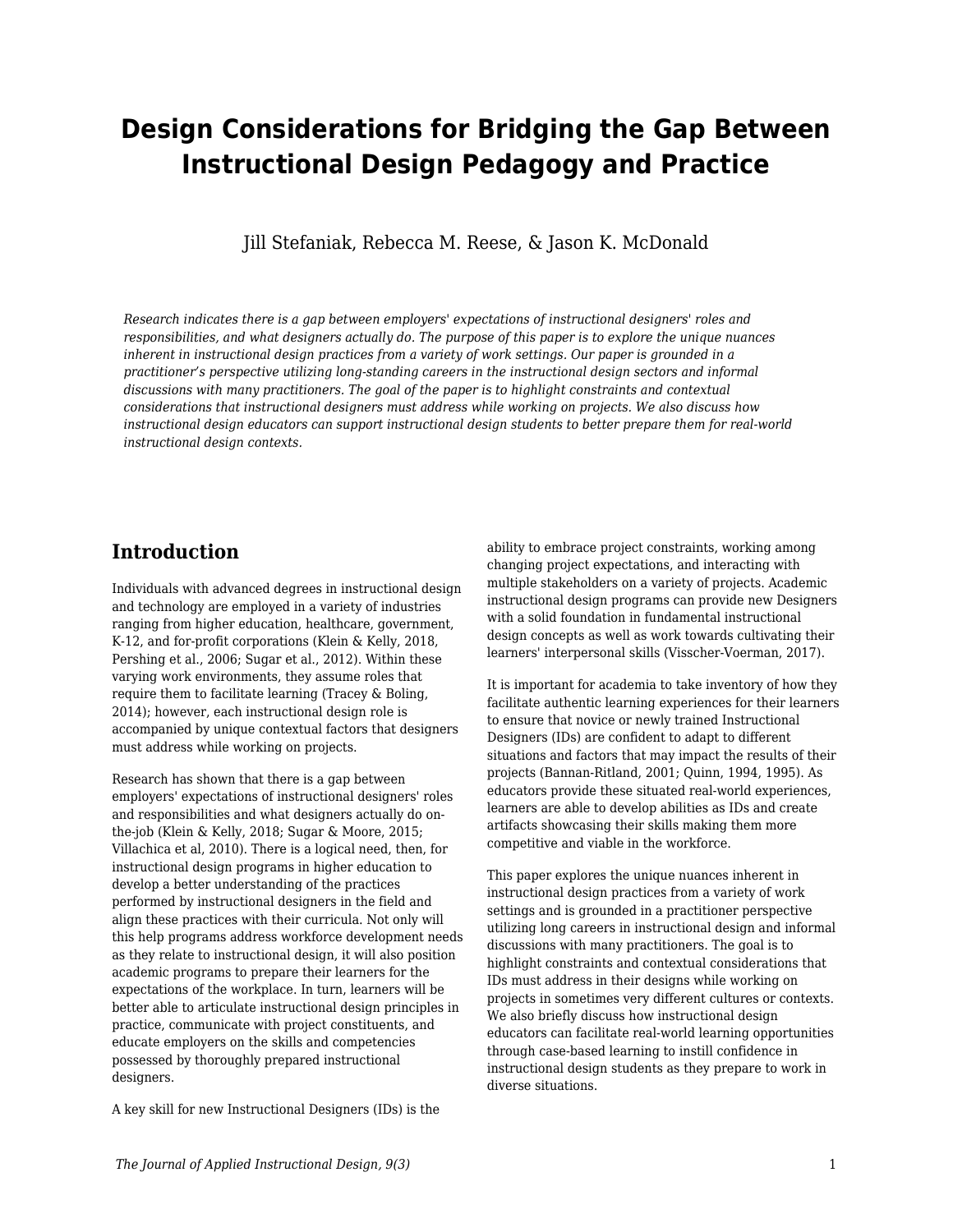### **Context 1: Instructional Design in Higher Education Institutions**

Is the practitioner role in higher education for you? Before making There are a few things you should consider before making this choice. First, the world of a non-faculty or non-teaching Instructional Designer (ID) is quite different from that of an instructor/faculty member. Second, no amount of coding classes will help you secure a job offer if that is not a job requirement. Every organization has different expectations for how an Instructional Designer (ID) will engage with course development. The key is to identify your strengths and grow those, then find the job that best fits your particular skill set. The many hats that IDs wear during course development often includes project manager, multimedia editor, graphic designer, and subject-matter experts (SMEs) whisperer. Of these, you will spend a great deal of time fostering relationships with your subject-matter experts (SMEs) or Faculty member. You become their eLearning trainer, technology support and online resource connection (e.g., introducing them to a Librarian to identify open education resources).

IDs must plan for continuous improvement and professional development to keep up with the rapid changes in trends and research. For example, the addition of educational technology and users demands for more innovative methods for engaging with learners. With a large number of eLearning software options to enhance an online course, it is important to have strong design skills, creativity, and knowledge of learning theories. An IDs efforts to keep on top of learning research ensures courses are applying eLearning tools in the most effective way. To stay on point professionally, connect with professional organizations, follow instructional design forums, grow your digital identity through social networks, and subscribe to journal resources.

One of the toughest challenges faced by instructional design practitioners in higher education is obtaining 'buyin' from faculty (Mansbach & Austin, 2018). Faculty often have little experience working with IDs, and might find it hard to accept suggestions for changes to teaching strategies or struggle with technology. For example, it is easy to fall into a routine and to lose that critical eye for how your course operates, and the IDs presence is not to supersede the faculty, rather provide an alternative perspective. IDs working with faculty provide suggestions for improving alignment of activities to learning outcomes, and creating meaningful digital experiences for learners. IDs want to communicate their goals for the course, they must be sure to intentionally listen to the faculty to help facilitate their thoughts and intentions into the course. One way to ease tensions around an ID

working in a course is to provide clear definitions of roles and contributions during development. A successful ID is willing to negotiate the workload, assigned tasks, and responsibilities based on the skills of the faculty (Ritzhaupt & Kumar, 2015).

### **Context 2: Utilizing Instructional Design to Support Performance Improvement Initiatives in Healthcare**

Oftentimes, IDs working in healthcare settings are required to be sensitive to constraints associated with time and access to SMEs. There is increased pressure to design viable and sustainable solutions as they often have a direct impact on patient safety. Frequently trainees in healthcare-related fields learn and perform under a significantly higher levels of cognitive load. This is due to the amount of subject matter content that must to be covered in a condensed amount of time. IDs working with program directors and instructors in healthcare-related programs; must correctly identify and employ instructional strategies to mitigate the effects of cognitive load on the learner. They must also account for the need for healthcare professionals to make decisions promptly and work in highly stressful situations.

Historically, healthcare professionals have been taught how to perform a variety of medical procedures through the "see one, do one, teach one" approach (Beck, 2004). Of course, prescribing this type of training philosophy can pose several problems for the learner and trainer. IDs will often come across instructors and program directors who use to these types of learning strategies because they were trained in a similar manner. IDs, therefore, should be comfortable with questioning their SME and communicating the need to implementing different instructional strategies that yield improved learning and performance outcomes. This can be challenging and push IDs outside of their comfort zone (Visscher-Voerman, 2017). Failure to have these difficult conversations often leads to issues with the delivery of instruction and the inability of the learners to transfer knowledge to a working context.

Healthcare professionals regularly find themselves working within teams to deliver patient care. While the expectation is that individuals from varying disciplines will work together, these disciplines train separately. While research in medical education is promoting more interprofessional educational training opportunities earlier in programs (Reeves et al., 2013; West et al., 2016), the ID can provide a pivotal role when designing instruction that poses implications across the healthcare system.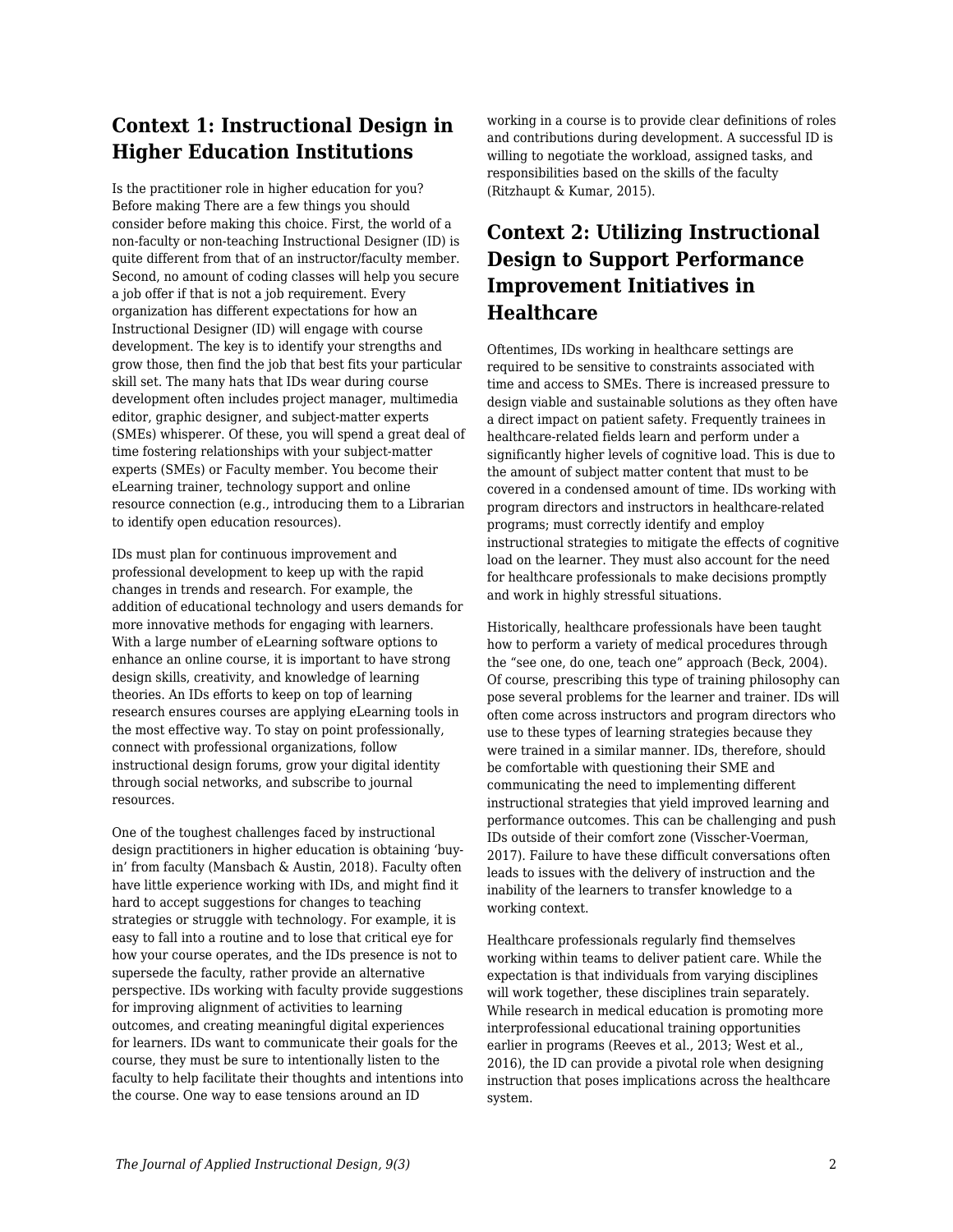Within contexts involving multiple learners and disciplines, it is beneficial for the ID to utilize a systems view of the organization (Stefaniak, 2020). Design decisions must account for the systemic implications of proposed solutions. The ID must demonstrate an understanding of the inputs and outputs pertinent to the authentic environment they are designing within. Failure to do so will result in design solutions that will fall short of their intended goals or are unsustainable.

## **Context 3: Promoting Instructional Design Practices Among Startup Companies**

In many ways, working in startup environments magnifies many of the challenges that instructional designers experience working in other types of organization. For instance, although it often is not the case that being first to market provides a competitive advantage (Suarez & Lanzolla, 2007), the leadership of many startups assume this is true and so push their employees as hard as they can so they can be the first to offer a product in their given sector. Additionally, many startups work with limited funding, which may not provide IDs with the resources (e.g., financial, technological, etc.). IDs are increasingly used as inputs for creating high-quality educational materials. There may only be one ID in a company or perhaps they are a member of a very small team, yet they are often expected to produce large quantities of material in a short time. This means IDs working for startups find themselves experiencing even more pressure to bypass the phases of analysis or evaluative, unlike in a larger organizations. They may even find themselves pressured to release "beta" or "alpha" versions of their materials so as to not forego windows of opportunity for learners within the company or their customer base.

As a consequence, IDs in startups must find ways to creatively use their resources in order to be successful. While working with fewer resources, IDs must still produce results. Sometimes this could mean the first evaluation of instruction occurs in initial situations, having built in designs mechanisms to quickly update even foundational, structural elements of instruction responding to the results the initial group of participants (see Gibbons, 2013). Perhaps to do this IDs will rely on simpler technologies that allow them to update components without the involvement of other team members. Being successful could also mean finding creative ways to help learners achieve the desired learning outcomes. For example, enlisting other employees within the company as ad-hoc trainers to help others master skills in which they may have some preexisting expertise.

To help make these concepts more concrete, we describe the case of a recent graduate (we'll call them 'Nia') from one of our instructional design programs. Nia accepted a position as the Director of Training in a local startup. Their experience at this position illustrated many of the factors described above. For example, Nia was expected to not only develop training curriculum for new employees but also to travel throughout the United States and internationally to facilitate the training as the organization opened new facilities. Often Nia's timeline, from receiving an assignment to traveling on-site for training, was measured in weeks. Nia was expected to guarantee that every employee in the new facility was fully prepared for the business to open and welcome customers immediately after training. Nia is the first contact for employees at all levels after returning from a trip, to provide remediation or otherwise reinforce the learning outcomes on which employees were trained. In addition, Nia has also assumed responsibility for being a leader within the organization to advocate for good learning and training practices. This is not a small responsibility—preparing, discussing, following-up, creating materials that take advantage of opportunities that present themselves—all take additional time that is worthwhile in ultimately improving the culture of learning in the organization. This creates additional work that she must balance with the duties for which she is officially held accountable.

This balance of responsibility that Nia engages in is one of the most meaningful goals instructional design programs can adapt to help their graduates become successful in start-up environments. Other jobs in this context will almost certainly be more self-paced and selfdirected than are found in other organizations. While this provides a sense of freedom that many IDs appreciate, it also comes with roles and responsibilities needed in the organization. IDs who cannot manage their own workload, or effectively pace activities within projects, or who do not clearly and precisely negotiate their stakeholders' priorities in a project, are likely to find themselves misaligned with the organizational culture in which they find themselves. Instructional design programs that provide support for students in developing these skills will be more successful in helping their students excel in startup environments.

## **Aligning Pedagogy with Practice**

Recent discussions in the field of instructional design are focusing on how educators are preparing the future generation of instructional designers to be adaptable to real-world design (Boling, 2017; Stefaniak et al., in press). As a contribution to this conversation, and consistent with the diverse environments described above, this paper proposes two-tiered approach to align pedagogy with practice in preparing future generation of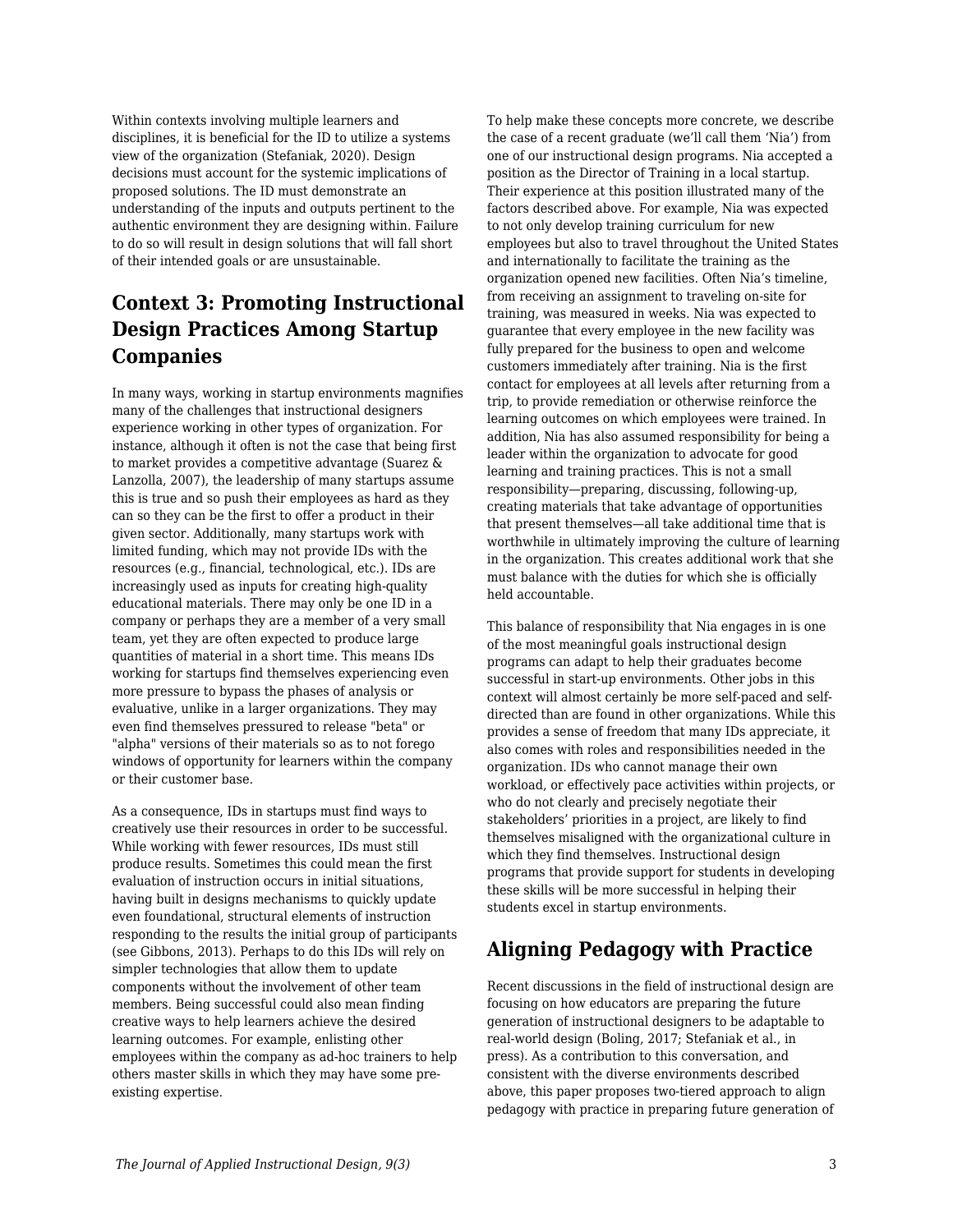IDs to work in varied organizational cultures: 1) instructional design students should engage in more hands-on learning experiences; and instructional design scholarship should better support the need of helping students transition from academics to practice.

### **A Hands-On Instructional Design Learning Experience**

In addition to the foundational and theoretical concepts that every ID must understand, instructional design students should be presented with multiple opportunities to gain hands-on design experience in authentic and situated environments. It is important that they recognize how contextual factors can impact design solutions (Arias & Clark, 2004; Parrish, 2009; Perkins, 2003, Tessmer & Richey, 1997). This can be achieved through case-based instruction, situated design, and learning from design failures (Tawfik et al., 2015).

#### **Use of Case-Based Instruction**

Case-based instruction provides opportunities for instructors to present a range of unique instructional situations for students to review and identify design solutions for a particular learning space. Incorporating realistic examples in the classroom can help instructional design educators observe how students are applying conceptual knowledge presented in a course. Case-based instruction provides a platform for students to use their analysis skills to provide the rationale for their design decisions (Tawfik, 2017; Tawfik & Jonassen, 2013). Through the use of case-based instruction, students are more apt to establish mental models related to problemsolving as they pull from their experience and domainspecific knowledge (Ifenthaler, 2010; Mayo, 2004).

It is important for IDs to not only be able to design for all types of situations, but also be able to converse about it with stakeholders (Visscher-Voerman, 2017). The practice of discourse helps ID students become more comfortable with communicating various themes of ID as well as serves as an indicator as to the extent of their awareness for the nuances of design. Instructional scaffolding can be used through guided debriefings to elicit students' rationale for proposed solutions to case scenarios (Cho & Jonassen, 2002).

#### **Situated Design Outside of the Classroom**

In addition to case-based instruction, instructional design educators should look for facilitate learning experiences that encourage students to design within authentic learning environments. These types of experiences provide students with opportunities to apply their knowledge of instructional design to authentic projects, in real-time (Correia et al., 2010; Maddrell, 2015; Stefaniak, 2015; Tracey et al., 2008). Designing for authentic

learning experiences puts the ID in the position of designing solutions to address contextual and environmental factors that may not be covered in detail while learning the fundamentals of instructional design. The most effective experiential assignments expose students to many of the demands highlight in this article, plus inter- and intra-team communications, negotiating with supervisors or other organizational stakeholders, as well as providing leadership to a team, in both formal and informal ways.

A benefit of these kinds of experiences is that as while students engage in domain-specific knowledge, they have the opportunity to see how it directly translates to the field, while their instructor(s) provide the necessary scaffolding to aid students in bridging theory and practice. An implication of this is that instructors of instructional design are, in fact, capable of providing such mentoring. It will be important for instructional design educators to take advantage of professional development opportunities themselves via consulting or contract work for the development of instructional materials in an organizational setting. We anticipate that this should include more than maintaining their current skills. Rather, instructors should seek opportunities to improve their context-specific skills or interpersonal skills in order to be effective mentors. For example, educators who have deep experience in design methodologies might intentionally seek out opportunities to provide project management leadership, thus giving them an experiential base to coach future students who struggle when placed in similar situations.

#### **Learning from Design Failures**

Cross (2011) contends that good designers must be comfortable exploring. While he was speaking to design in general, this certainly lends itself to the discussion of educational practices for instructional designers. Instructional design educators need to work towards breaking the stigma that failure is bad. Instructional design students should be encouraged to embrace failure. Students learn to employ different instructional strategies and approaches through trial and error. This practice helps students gain perspective into how different contextual factors may affect design solutions (Tessmer & Richey, 1997). It is through iterations of design that students will hone their craft as designers.

Learning from failed attempts can help IDs "better understand the complexity of the problem" (Tawfik & Jonassen, 2013, p. 388). Failed design assists learners in constructing a mental model related to the problem they are attempting to solve (Rong & Choi, 2019). It can be argued that these failed attempts help the ID embrace the iterative nature of design and understand the intricate relationship between design strategies, context factors, and situated environments.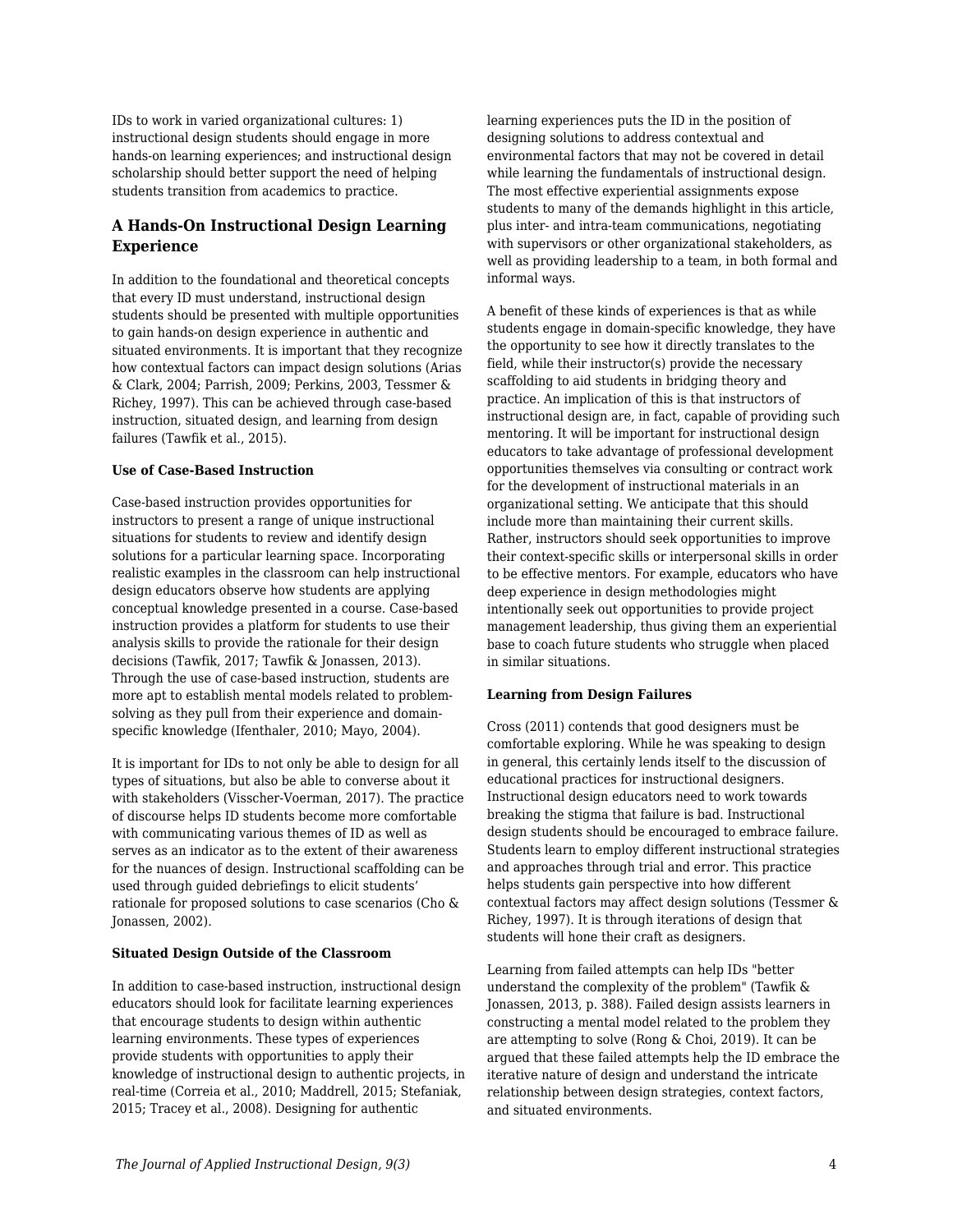### **Instructional Design Scholarship That Supports Transitions from Academics to Practice**

To date, instructional design scholarship can be categorized in three ways: 1) the application of instructional design practices to solve problems; 2) the exploration of educational technologies to facilitate learning, and 3) the role of the instructional designer. While many studies focus on the applications and utility of instructional design, few studies are directed towards the pedagogical practices for training purposes (Bannan-Ritland, 2001; Boling, 2017; Ertmer & Cennamo, 1993; Ertmer & Koehler, 2015; Lowell & Ashby, 2018; Rich et al., 2015). Additional research is needed to identify and refine the necessary instructional strategies that support the professional development of instructional design students in order to continue to espouse the skills needed to for instructional design practices in solving problems from a variety of contexts (Stefaniak et al., 2018).

Instructional design educators should look to research studies (Boling et al., 2017; Klein & Kelly, 2018; Lachheb & Boling, 2018; Roytek, 2010; Williams et al., 2011) reporting on the trends in the field, or trends in related fields, and integrate that information to leverage their instructional practices in the learning space. Instructional activities should be tailored to address the challenges facing IDs in the field. For example, using studio-based pedagogical methods found in other fields to act as a bridge for supporting students as they move beyond their academic identities and into the identities of professional practice (Brandt et al., 2013; Gray, 2014). We encourage further study of this approach in instructional design, along with the study of other methods that promise similar results.

### **Conclusion**

In this paper, we have presented a need for greater alignment between the pedagogical practices of instructional design programs, and the practical realities of instructional design work in the field. We have described three very different contexts in which IDs may find themselves working (higher education, healthcare, and startup organizations), and highlighting some of the contextual factors within these environments that are vital for success but that are typically not addressed by instructional design programs. We have suggested two ways that instructional design programs can support the transition from academic learning to practice: by providing more hands-on instructional design learning experiences, and by more instructional design scholarship that studies this transition experience.

As a final point, we note that our exploration of this topic

is intended to demonstrate the importance of such a line of inquiry. We call on instructional design researchers, educators, practitioners, and students to engage in this type of research together and to tell each other their stories. Creating instructional design programs that successfully address the challenges we raise will require a united effort by all of these groups--in addition to close collaboration with their organizational stakeholders--to ensure that changes to programs meet the needs in ways that are both rigorous and meaningful. The time to start is now. The challenges facing IDs in practice promises to grow more complex as time goes on. However we believe the effort it takes will be worthwhile in the pursuit of more effective and relevant learning for those that our instructional design students will help in future.

### **References**

- Armstrong, A. M. (Ed.). (2004). *Instructional design in the real world: A view from the trenches*. IGI Global.
- Arias, S., & Clark, K. A. (2004). Instructional technologies in developing countries: A contextual analysis approach. *TechTrends*, *48*(4), 52-55.
- Bannan-Ritland, B. (2001). Teaching instructional design: An action learning approach. *Performance Improvement Quarterly, 14*(2), 37-52.
- Beck, A. H. (2004). The Flexner report and the standardization of American medical education. *Jama*, *291*(17), 2139-2140.
- Becker, S.A., Cummins, M., Davis, A., Freeman, A., Glesinger Hall, C. & Ananthanarayanan, V. (2017). *NMC Horizon Report: 2017 higher education edition* (pp. 1-60). The New Medium Consortium.
- Boling, E. (2017). Teaching the complex performance of instructional design: Why we cannot use the (existing) tools of instructional design. In A.A. Carr-Chellman & G. Rowland (Eds.), *Issues in technology, learning, and instructional design: Classic and contemporary dialogues* (pp. 81-83). Routledge.
- Boling, E., Alangari, H., Hajdu, I. M., Guo, M., Gyabak, K., Khlaif, Z., Kizilbogam, R., Tomita, K., Alsaif, M., Lachheb, A., Bae, H., Ergulec, F., Zhu, M., Basdogan, M., Buggs, C., Sari, A., & Techawitthayachinda, R. (2017). Core judgments of instructional designers in practice. *Performance Improvement Quarterly*, *30*(3), 199-219.
- Brandt, C. B., Cennamo, K., Douglas, S., Vernon, M., McGrath, M., & Reimer, Y. (2013). A theoretical framework for the studio as a learning environment. *International Journal of Technology and Design Education*, *23*, 329–348.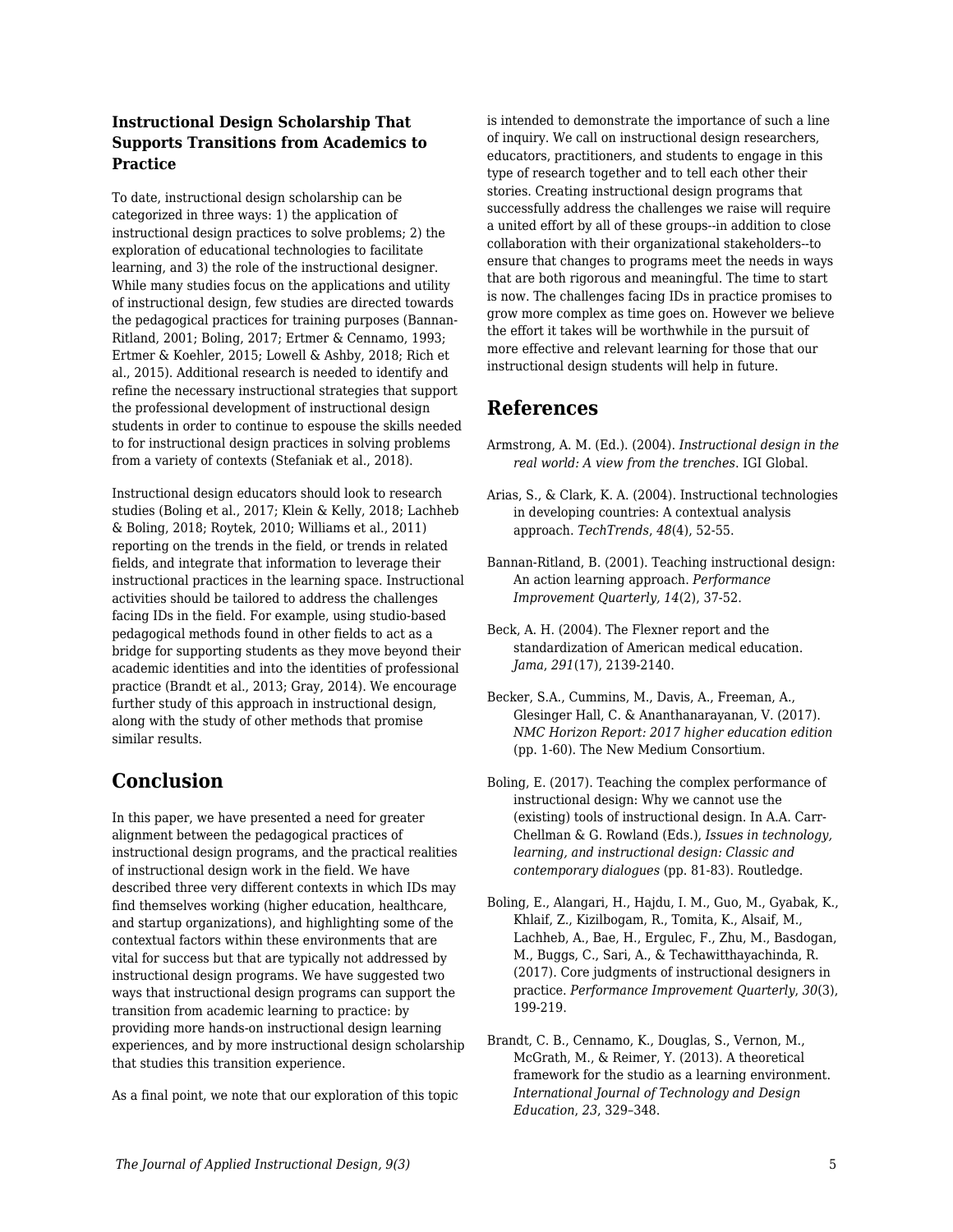Cho, K. L., & Jonassen, D. H. (2002). The effects of argumentation scaffolds on argumentation and problem solving. *Educational Technology Research and Development*, *50*(3), 5.

Correia, A., Yusop, F.D., Wilson, J.R., & Schwier, R.A. (2010, April). *A comparative case study of approaches to authentic learning in instructional design at two universities.* Paper presented at the Annual Meeting of the American Educational Research Association, Denver, CO.

Ertmer, P.A., & Cennamo, K.S. (1993). Teaching instructional design: An apprenticeship model. *Performance Improvement Quarterly, 8*(4), 43-58.

Ertmer, P. A., & Koehler, A. A. (2015). Facilitated versus non-facilitated online case discussions: Comparing differences in problem space coverage. *Journal of Computing in Higher Education*, *27*(2), 69-93.

Gibbons, A. S. (2013). *An architectural approach to instructional design*. Routledge.

Gray, C. M. (2014). *Living in two worlds: A critical ethnography of academic and proto-professional interactions in a human-computer interaction design studio*. (Doctoral dissertation, Indiana University).

Gudmundsdottir, S. (1991, April). *The narrative nature of pedagogical content knowledge.* Paper presented at the Annual Meeting of the American Educational Research Association, Chicago, IL.

Ifenthaler, D. (2010). Relational, structural, and semantic analysis of graphical representations and concept maps. *Educational Technology Research and Development, 58*(1), 81–97.

Jonassen, D. H., & Hernandez-Serrano, J. (2002). Casebased reasoning and instructional design: Using stories to support problem solving. *Educational Technology Research and Development*, *50*(2), 65-77.

Jonassen, D. H., Tessmer, M., & Hannum, W. H. (1998). *Task analysis methods for instructional design*. Routledge.

Klein, J. D., & Kelly, W. Q. (2018). Competencies for instructional designers: A View from employers. *Performance Improvement Quarterly*, *31*(3), 225-247.

Kolodner, J. L., & Guzdial, M. (2000). Theory and practice of case-based learning aids. *Theoretical foundations of learning environments*, 215-242.

Lachheb, A., & Boling, E. (2018). Design tools in practice: instructional designers report which tools they use and why. *Journal of Computing in Higher Education*,

*30*(1), 34-54.

Lowell, V. L., & Ashby, I. V. (2018). Supporting the development of collaboration and feedback skills in instructional designers. *Journal of Computing in Higher Education*, *30*(1), 72-92.

Maddrell, J. (2015). Designing authentic educational experiences through virtual service learning. In B. Hokanson, G. Clinton, and M.W. Tracey (Eds.), *The design of learning experiences* (pp. 215-229). Springer.

Mayo, J. A. (2004). Using case-based instruction to bridge the gap between theory and practice in psychology of adjustment. *Journal of Constructivist Psychology, 17*(2), 137-146.

Mansbach, J., & Austin, A. (2018). Nuanced Perspectives about Online Teaching: Mid-Career and Senior Faculty Voices Reflecting on Academic Work in the Digital Age. *Innovative Higher Education*, *43*(4), 257–272.<https://doi.org/10.1007/s10755-018-9424-4>

Parrish, P. E. (2009). Aesthetic principles for instructional design. *Educational Technology Research and Development*, *57,* 511-528.

Perkins, R. A. (2003). *The role of context in instructional design: A case study examining the re-purposing of Web-based master's degree courses for use in Malawi* (Doctoral dissertation, Virginia Tech).

Pershing, J. A., Ryan, C. D., Harlin, N. M., & Hammond, T. D. (2006). 2006 AECT Membership Salary Survey. *TechTrends*, *50*(5), 10-19.

Quinn, J. (1994). Connecting education and practice in an instructional design graduate program. *Educational Technology Research and Development*, *42*(3), 71-82.

Quinn, J. (1995). The education of instructional designers: Reflections on the Tripppaper. *Performance Improvement Quarterly*, *8*(3), 111-117.

Reeves, S., Perrier, L., Goldman, J., Freeth, D., & Zwarenstein, M. (2013). Interprofessional education: effects on professional practice and healthcare outcomes. *Cochrane Database of systematic reviews*, (3).

Rich, P. J., West, R. E., & Warr, M. (2015). Innovating how we teach collaborative design through studiobased pedagogy. In *Educational media and technology yearbook* (pp. 147-163). Springer, Cham.

Richey, R.C., Klein, J.D., & Tracey, M.W. (2011). *The instructional design knowledge base: Theory, research, and practice.* Routledge.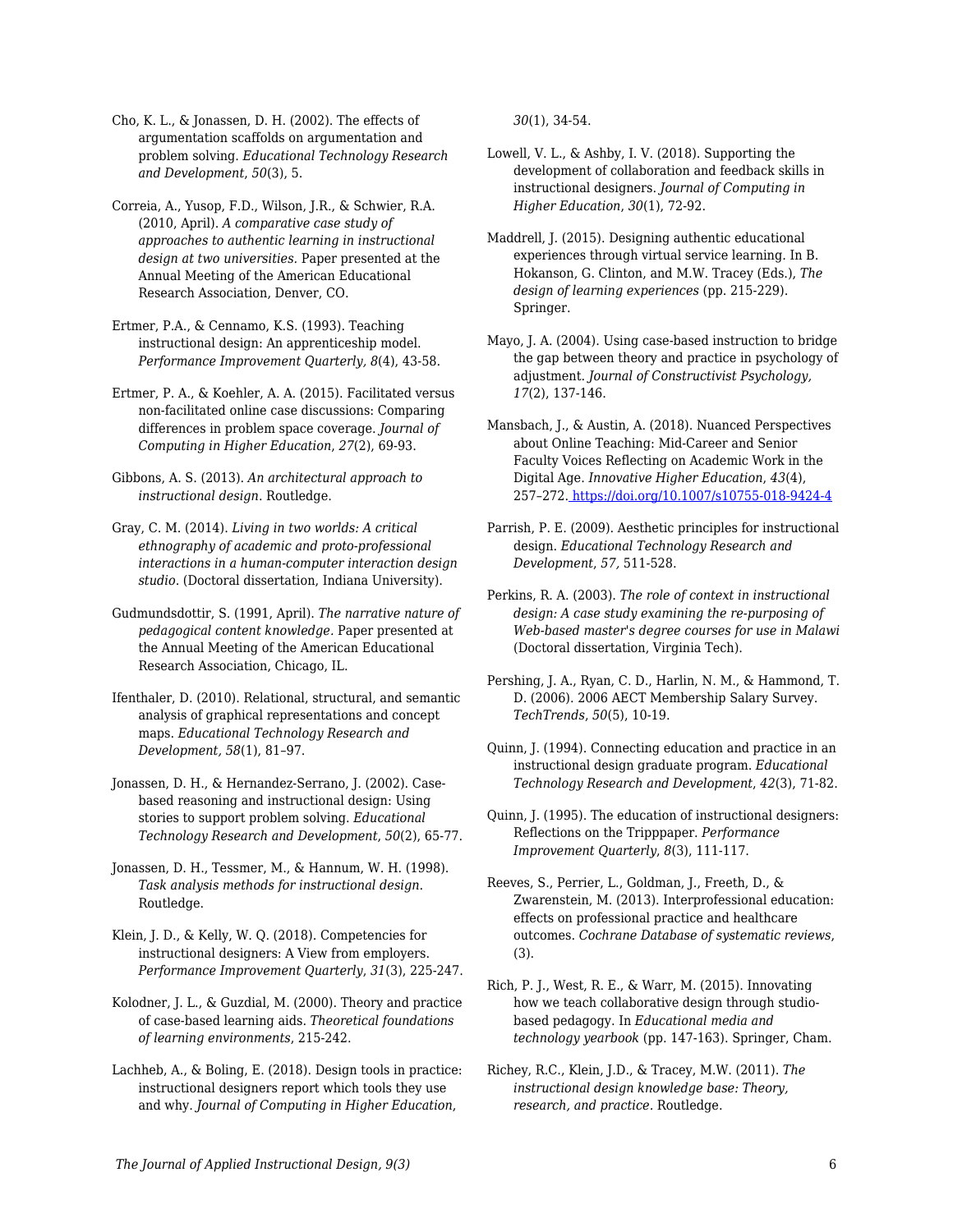Ritzhaupt, A. D., & Kumar, S. (2015). Knowledge and skills needed by instructional designers in higher education. *Performance Improvement Quarterly*, *28*(3), 51-69.

Rong, H., & Choi, I. (2019). Integrating failure in casebased learning: a conceptual framework for failure classification and its instructional implications. *Educational Technology Research and Development*, *67*(3), 617-637.

Roytek, M. A. (2010). Enhancing instructional design efficiency: Methodologies employed by instructional designers. *British Journal of Educational Technology*, *41*(2), 170-180.

Schank, R. C. (1995). *Tell me a story: Narrative and intelligence*. Northwestern University Press.

Sinnott, J. D. (1989). *A model for the solution of illstructured problems: Implications for everyday and abstract problem solving*. Praeger Publishers.

Stefaniak, J. E. (2015). The implementation of servicelearning in graduate instructional design coursework. *Journal of Computing in Higher Education*, *27*(1), 2-9.

Stefaniak, J. (2020). The utility of design thinking to promote systemic instructional design practices in the workplace. *TechTrends*, *64*(2), 202-210.

Stefaniak, J., Baaki, J., Hoard, B., & Stapleton, L. (2018). The influence of perceived constraints during needs assessment on design conjecture. *Journal of Computing in Higher Education*, *30*(1), 55-71.

Stefaniak, J., Yang, X., & DeVaughn, P. (In press). The preparation of instructional designers: An Exploration of design pedagogy and praxis. In R. Branch, H. Lee, & T. Sheng-Shiang (Eds.), *Educational Media and Technology Handbook (Vol. 43).*

Sugar, W., Hoard, B., Brown, A., & Daniels, L. (2012). Identifying multimedia production competencies and skills of instructional design and technology professionals: An analysis of recent job postings. *Journal of Educational Technology Systems*, *40*(3), 227-249.

Sugar, W., & Moore, R. L. (2015). Documenting current instructional design practices: Towards a typology of instructional designer activities, roles, and collaboration. *The Journal of Applied Instructional Design*, *5*(1), 51-59.

Suarez, F. & Lanzolla, G. (2005). The role of environmental dynamics in building a first mover advantage. *Academy of Management Review, 32*(2), 377-392.

Tawfik, A. A. (2017). Do cases teach themselves? A comparison of case library prompts in supporting problem-solving during argumentation. *Journal of Computing in Higher Education*, *29*(2), 267-285.

Tawfik, A., & Jonassen, D. (2013). The effects of successful versus failure-based cases on argumentation while solving decision-making problems. *Educational Technology Research and Development*, *61*(3), 385-406.

Tawfik, A. A., Rong, H., & Choi, I. (2015). Failing to learn: towards a unified design approach for failure-based learning. *Educational technology research and development*, *63*(6), 975-994.

Tessmer, M., & Richey, R. C. (1997). The role of context in learning and instructional design. *Educational technology research and development*, *45*(2), 85-115.

Tracey, M. W., Chatervert, C., Lake, K., & Wilson, R. (2008). Real world projects in an advanced instructional design course. *TechTrends*, *52*(4), 24-29.

Visscher-Voerman, I. (2017). Necessary ingredients for the education of designers. In A.A. Carr- Chellman & G. Rowland (Eds.), *Issues in technology, learning, and instructional design: Classic and contemporary dialogues* (pp. 73-76). Routledge.

Villachica, S. W., Marker, A., & Taylor, K. (2010). But what do they really expect? Employer perceptions of the skills of entry‐level instructional designers. *Performance Improvement Quarterly*, *22*(4), 33-51.

West, C., Graham, L., Palmer, R. T., Miller, M. F., Thayer, E. K., Stuber, M. L., Awdishu, L., Umoren, R.A., Wamsley, M.A., Nelson, E.A., Joo, P.A., Tysinger, J.W., George, P., & Carney, P. A. (2016). Implementation of interprofessional education (IPE) in 16 US medical schools: Common practices, barriers and facilitators. *Journal of Interprofessional Education & Practice*, *4*, 41-49.

Williams, D. D., South, J. B., Yanchar, S. C., Wilson, B. G., & Allen, S. (2011). How do instructional designers evaluate? A qualitative study of evaluation in practice. *Educational Technology Research and Development*, *59*(6), 885-907.